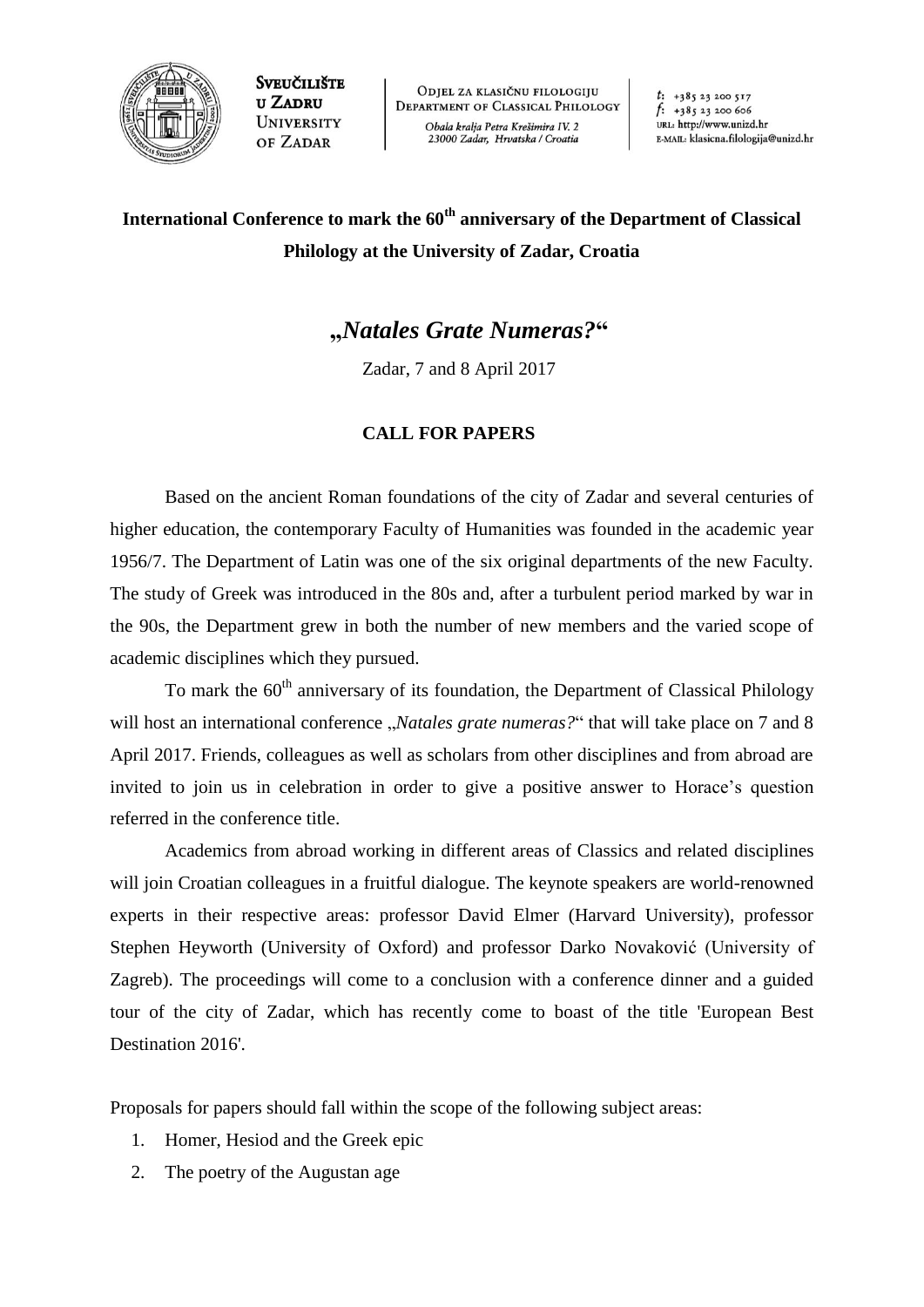- 3. Greek and Roman religion and mythology
- 4. Late Antiquity and Byzantium
- 5. Medieval Latin and Neo-Latin
- 6. Dalmatia in antiquity
- 7. The state of Classics today and related issues.

Please also note:

- The official languages of the conference are Croatian, English and Latin.
- In order to apply one needs to fill out an application form and send it to Diana Sorić, assistant professor, via email: [diana.soric@unizd.hr](mailto:diana.soric@unizd.hr)
- One author can submit a maximum of two papers if one of these papers is co-authored.
- The deadline for the submission of proposals is **1 December 2016.** Applicants will be notified whether or not their paper is accepted by **15 December 2016.**
- Speakers will be allocated 30-minute slots: twenty minutes to give their paper and ten minutes for questions and discussion.
- There is no conference fee for participants.
- The organiser is not able to cover any travel or accommodation costs.
- All other information regarding the conference will be sent via email and published on the website of the Department of Classical Philology:

<http://www.unizd.hr/klasicnafilologija/tabid/7355/Default.aspx>

We look forward to seeing you!

## STEERING COMMITTEE MEMBERS:

Diana Sorić, PhD (University of Zadar), president Milenko Lončar, PhD (University of Zadar) Krešimir Vuković, DPhil (Oxon.) (University of Oxford) Linda Mijić, PhD (University of Zadar) Ankica Bralić, PhD (University of Zadar) Anita Bartulović, PhD (University of Zadar) Teuta Serreqi Jurić, PhD (University of Zadar) Sabira Hajdarević, PhD (University of Zadar)